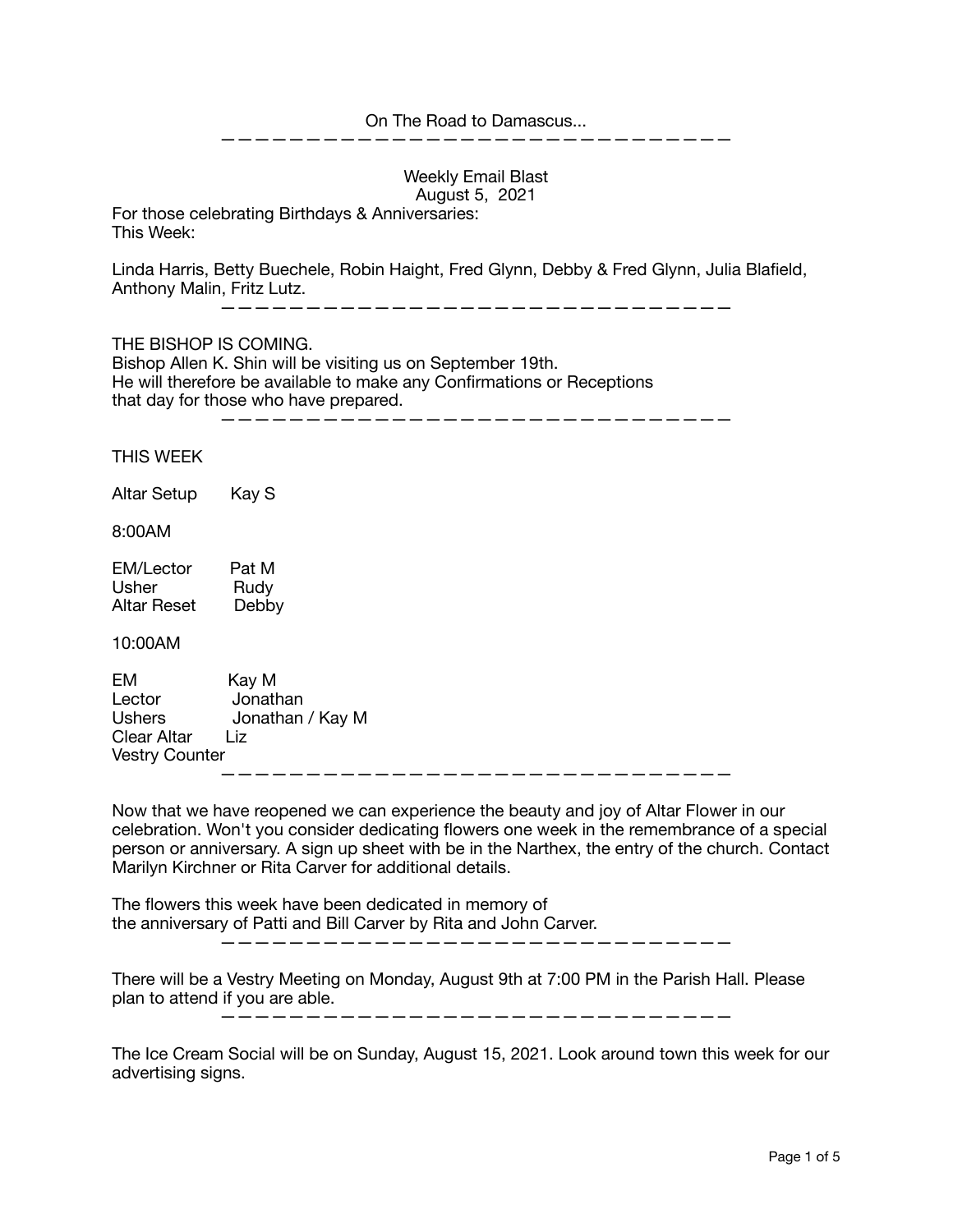Thanks to Kay Mackey for offering to assist with serving our guests. We will need 1 or 2 more servers. Also we would like a volunteer to make coffee for our event.

We will need sundae toppings, such as pineapple, butterscotch, marshmallow, and chocolate syrup. Let Pam M know if you want to donate these toppings. Thank you to Nancy Adams and Barbara Haight for donating other requested toppings.

Fun for all!

There will be other things going on as this is considered an Outreach program. There will be Children's Coloring pages to hand out or color on site, Tours of the Church and new Organ, and the Thrift Shop will be open. We will need volunteers for all of this as well.

——————————————————————————————

PLEASANT VALLEY DAYS PVBicentennialDays.com Click on the link above for the update info about PV Days St.Paul's Food Wagon Meeting for Pleasant Valley Days Thursday, August 12th 6pm at Nancy Adams' home - 251 Creek Rd. PV light refreshments will be served Agenda: 1. Create a plan and review what has worked in the past and what has not. 2. Discuss the current CDC/DCBOH suggestions and create a plan of action.

All past volunteers and any new volunteers are invited for a relaxing evening of fellowship and conversation. Masks are not required but encouraged for those who wish to wear them. Please RSVP by Wednesday, Aug. 11th to Nancy 845-464-2659 or

nancyslittleangelspvny@gmail.com (mailto:nancyslittleangelspvny@gmail.com ?

——————————————————————————————

St.Paul's Food Wagon and PV Days

September 17th, 18th and 19th, the Town of Pleasant Valley will be celebrating its bicentennial anniversary. St. Paul's will be a food vendor. Our food wagon sells sausage and pepper sandwiches, hot dogs and hot pretzels along with a variety of sodas and water. It takes a great team to make this fundraiser success.

Planning and organizing started three months prior to the event with filling out various vendor and food permit applications. Insurance waivers and other documents are applied for as well. Checks are written.

It is now time to start recruiting volunteers and asking for donations of drinks and monies towards expenses.

The following outline gives an overview of what leads up to the weekend.

Last week in August – Pick up freezer from Kim Markers home. Sausage picked up in Hawthorne, New Jersey. Simplot frozen peppers and onions, Sabrett hot dogs and frozen pretzels picked up at either the wholesaler in Brewster or Restaurant Depot in Newburgh. All product is placed in freezers at Nancy Adams home, possibly in the Parish Hall as well. Check the food trailer and order any needed supplies such as gloves, wax papers aluminum foil wrappers, etc.

Beginning of September – Clean and stock trailer with non-perishable supplies. Check propane tanks are filled, grill and steam table will light. Sanitize the refrigerator. Call all volunteers and remind them of their commitment, make any necessary adjustments. Talk to Green Olive Deli to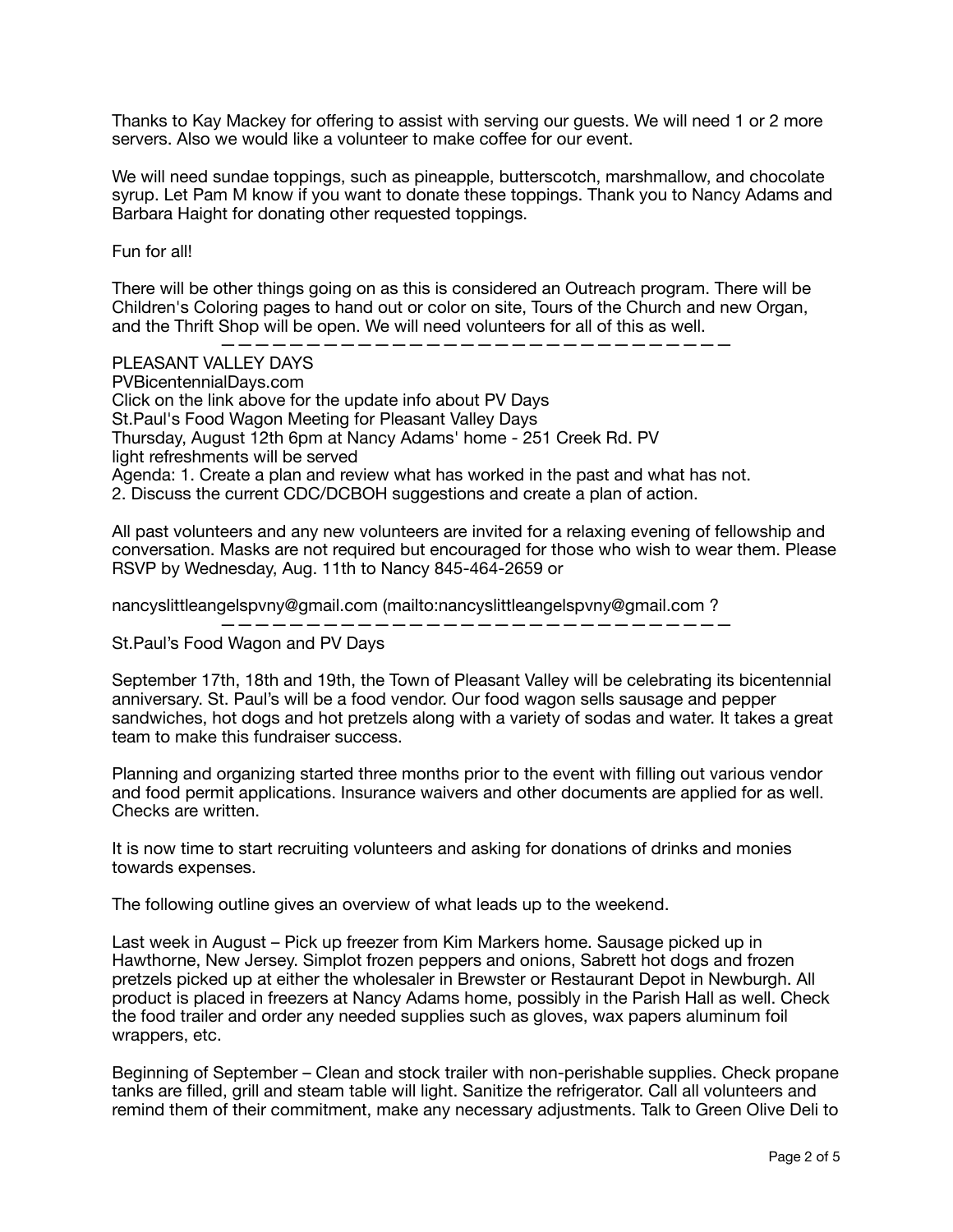order the rolls. Make sure food permit is in possession, contact DCBOH if not asap. Attend 'Pleasant Valley Days Committee' Vendor meeting

Week of Sunday, September 12^th – Attend church and recruit last minute volunteers and collect any donations, as this will be the last day to donate. Get start up cash from Marilyn. Purchase hot dog rolls from BJ's and any last minute supplies. Load trailer with soda and water.

Thursday – Trailer is towed to Cady field and parked so tents can go in. A crew of 4 or 5 volunteers come down after 5:30 to place flags and banners on top of the trailer, a ladder, tables, chairs are brought from the parish hall, freezers are set up. Trailer power is plugged in, grill and steam table are tested. Pick up rolls and store at the Parish Hall.

Friday – Around 3pm, ice is picked up from the firehouse and brought to the trailer. Coolers are filled with water and soda. A crew of 2 or 3 begin to prep food and start to sell! Clean up begins when the event dies down. Grill is cleaned, steam table is washed down, refilled for Saturday and garbage is collected and thrown away.

Saturday – Around 11am, ice is picked up from the fire house and brought to the trailer. Trailer is swept out, wiped down and prepped. Food Inspector stops in, checks frozen food is frozen, cold food is cold, safety protocols are being followed. Crew of 2 or 3 prepare food around 12pm. This is the longest day and crews change through out the day. Clean up begins during the fireworks. Garbage is collected and thrown away.

Sunday – This year the bishop will be at St. Paul's so Sunday schedule will be a little different. In the past Sundays are usually busy only after the parade which steps off at 1pm and then it dies down. But this year, a band will be playing from 3 to 5 pm. Crew of 3 to 4 will be cooking and selling and then an addition crew of 3 to 4 will come down for clean up at 5pm. Everything needs to be cleaned and broken down. So, refer to Thursday set up to see all that needs to be done. Trucks are helpful to return tables and other items to the parish hall. Trailer is towed back to the church or to Nancy's for a thorough cleaning before being locked up.

So, if you are interested in joining this team for some work but mostly fun and fellowship, please call Nancy at 845-464-2659. This outline may seem overwhelming, but it really isn't! Just a few hours of your time helps St.Paul's !

——————————————————————————————

The Pleasant Valley Weekend Food Trailer Committee is asking for your help! Pleasant Valley Weekend is September 17, 18 and 19th. It is the town's bicentennial celebration! If you wish to volunteer for the weekend, we have a variety of over 100 man hours available. Contact Nancy Adams – 464-2659/635-1448 or email Nancy at nancyslittleangelspvny@gmail.com (mailto:nancyslittleangelspvny@gmail.com?subject=PV%20Weekend) .

This year we are asking for donations of cases of bottled water, Arizona Green Tea or Lipton Lemon Iced Tea (PLASTIC BOTTLES ONLY) and CASH to purchase soda. (You can write a check to St. Paul's and in the memo line write "PV Days" or cash in an envelope with your name and "PV Days" written on it).

WE ARE IN NEED OF:

12 cases (24 pack or larger) of water

3 cases of Arizona Green Tea or Lipton Lemon Ice Tea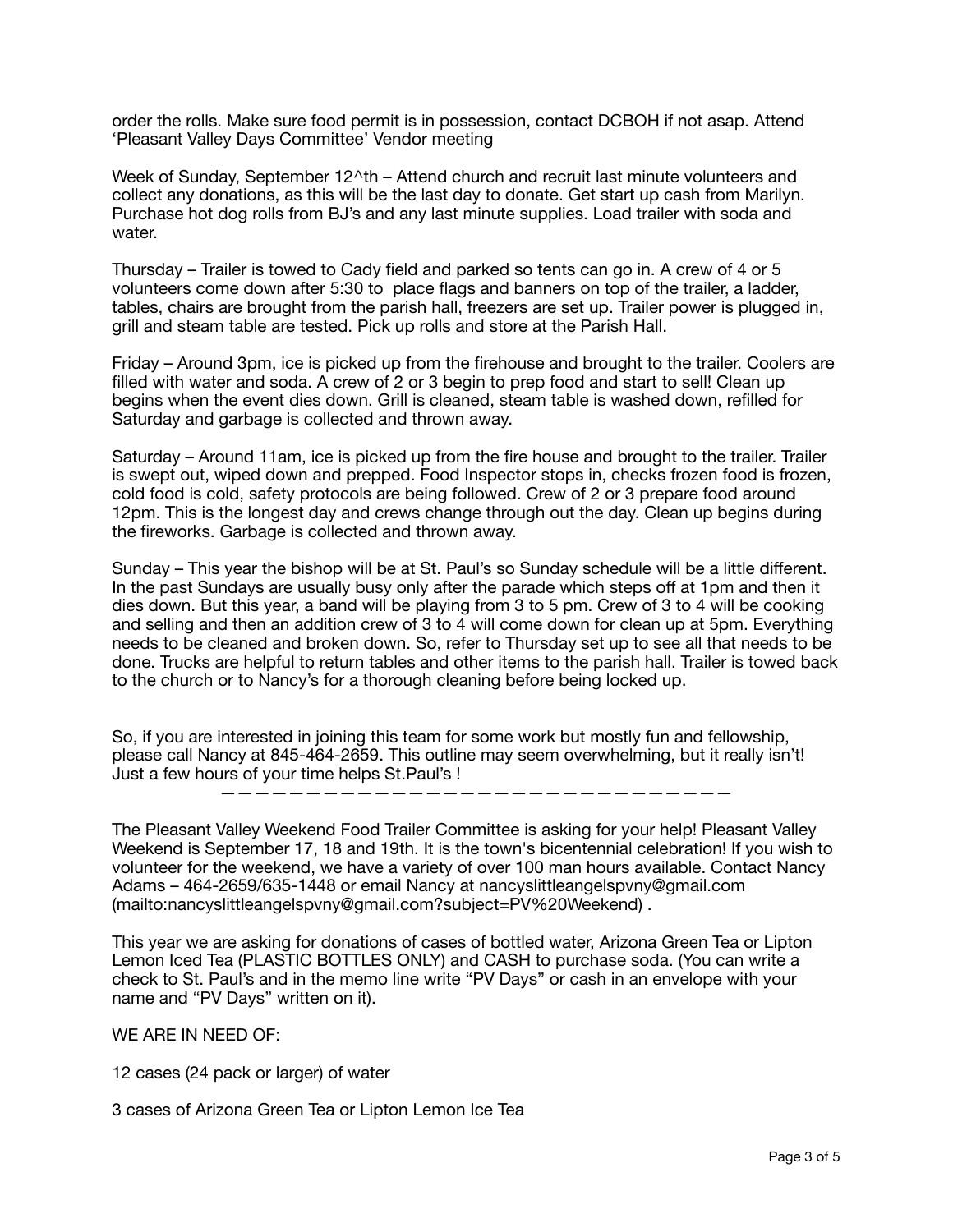IF YOU WISH TO PURCHASE 16 OZ. PLASTIC BOTTLED SODA, WE ARE IN NEED OF

12 cases of Coke 4 cases of Diet Coke 4 cases of Root Beer 4 cases of Orange Soda 1 cases of Dr. Pepper 2 cases of Sprite

We will collect donations on Sunday's starting August 1^st. through Sept. 12^th or until we have met our goal. (Monetary donations can be put in the plate or given to Marilyn K. at any time) You can also drop soda/water off at Nancy's house located at 251 Creek Road Pleasant Valley.

Thank you in advance!

Nancy and Rick

——————————————————————————————

The Thrift Shop is OPEN FOR BUSINESS! Saturdays from 10 AM to 1 PM. Come one, come all. Please spread the word. ——————————————————————————————

August 15th 11:30-1:00 Ice Cream Social September 17-19 PV Days September 19th Bishop Shin visits September 25th 4:30-7:00 Chicken BBQ ——————————————————————————————

Special Prayer List

Judy Buechele Rick Harris Kathryn Kistinger Rosemary Wright 13 DeGarmo Road, Poughkeepsie 12603 Cards of prayer and encouragement are welcome.

——————————————————————————————

Bishop's Corner:

If you missed any of this week's inspiring video messages from our Bishops, click on this blue link: Diocese of NY (https://vimeo.com/showcase/ednyhweaster2020) and it will take you to the page with all their wonderful videos.

——————————————————————————————

Reminders

Adams Gift Cards: Year-Round Fundraising - PLEASE CALL GINNY OR DEBBY TO ARRANGE FOR PICKUP.

If you shop at Adams or give gift cards as gifts, our ministries benefit from this fundraiser. Thank You!

——————————————————————————————

**Communications**